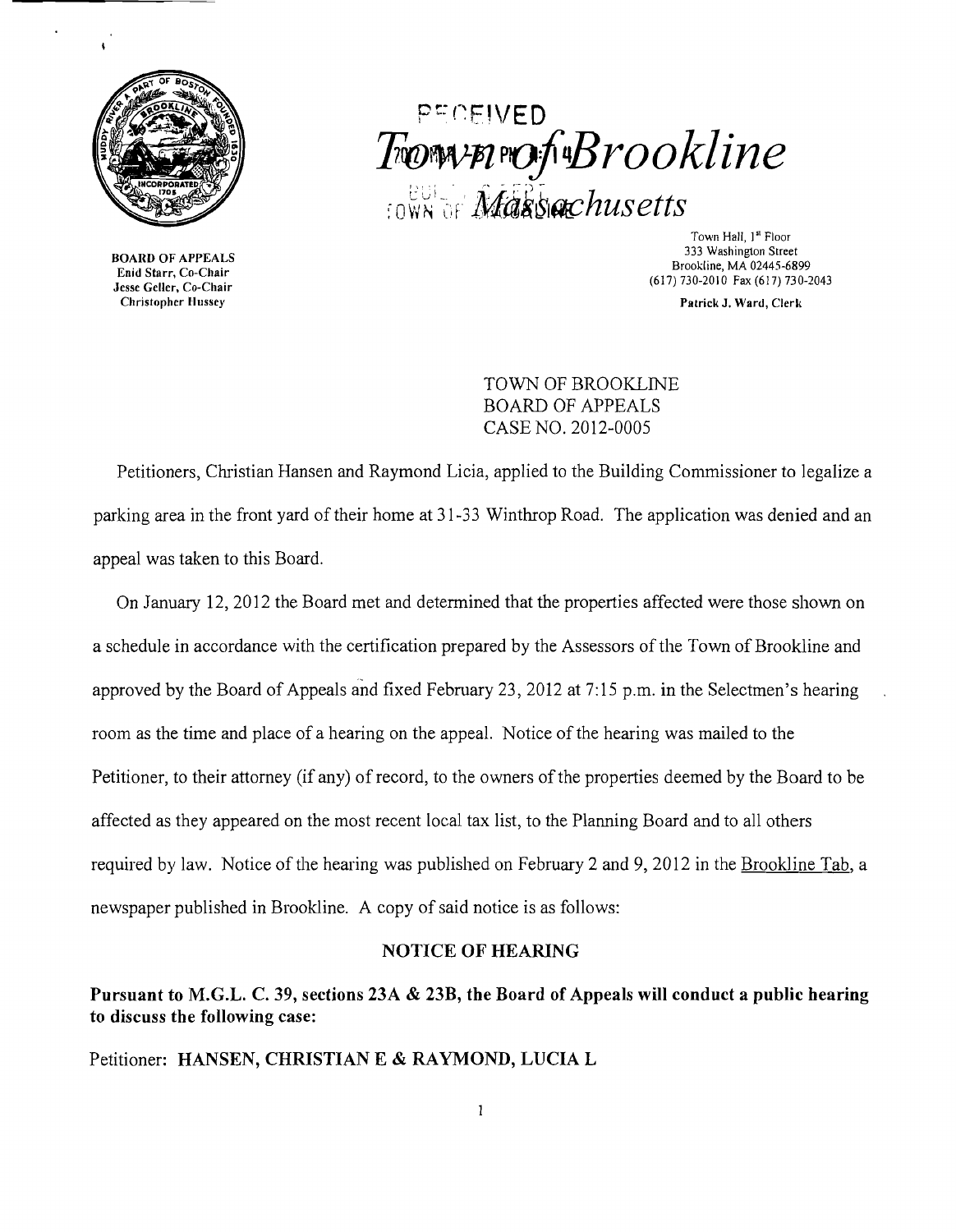Owner: HANSEN, CHRISTIAN E & RAYMOND, LUCIA L Location of Premises: 31-33 BEACON STREET Date of Hearing: February 23, 2012 Time of Hearing: 7:15 p.m. Place of Hearing: Selectmen's Hearing Room, 6<sup>th</sup> Floor

A public hearing will be held for a variance and/or special permit to:

1. 5.43; Exceptions to Yard and Setback Regulations, special permit required.

2. 6.04.5.a Design of All Off-Street Parking Facilities, variance required.

3. 6.04.5.c.1; Design of All Off-Street Parking Facilities, variance required.

4. 6.04.12; Design of All Off-Street Parking Facilities, special permit required.

5. 8.02.2; Alteration or Extension, special permit required of the Zoning By-Law to legalize a two-vehicle parking area recently constructed in the front yard of the property at 31-33 WINTHROP ROAD.

Said premise located in a T-6 (two-family and attached single-family) residential district.

*Hearings, once opened, may be continued by the Chair to a date and time certain. No further notice will be mailed to abutters or advertised in the TAB. Questions regarding whether a hearing has been continued, or the date and time ofany hearing may be directed to the Zoning Administrator at 617-734 2134 or check meeting calendar at: http://calendars.town.brookline.ma.usIMasterTownCalandarl?FormID=158.* 

The Town of Brookline does not discriminate on the basis of disability in admission to, access to, or *operations ofits programs, services or activities. Individuals who need auxiliary aids for effective communication in programs and services of the Town of Brookline are invited to make their needs known to the ADA Coordinator, Stephen Bressler, Town ofBrookline,* 11 *Pierce Street, Brookline, MA 02445. Telephone:* (617) *730-2330; TDD* (617) *730-2327.* 

## Enid Starr Jesse Geller Christopher Hussey

At the time and place specified in the notice, this Board held a public hearing. Present at the

hearing was Chairman, Enid Starr, and Board Members, Mark G. Zuroff and Jonathan Book. The case was presented by the petitioner, Christian Hansen.

Mr. Hansen described his home at 31-33 Winthrop Road as a substantial two-family structure located

on a half acre lot on the low-side of the street adjacent to the University Road pedestrian path. He said

there was a relatively small two-car garage on the property with two additional parking spaces directly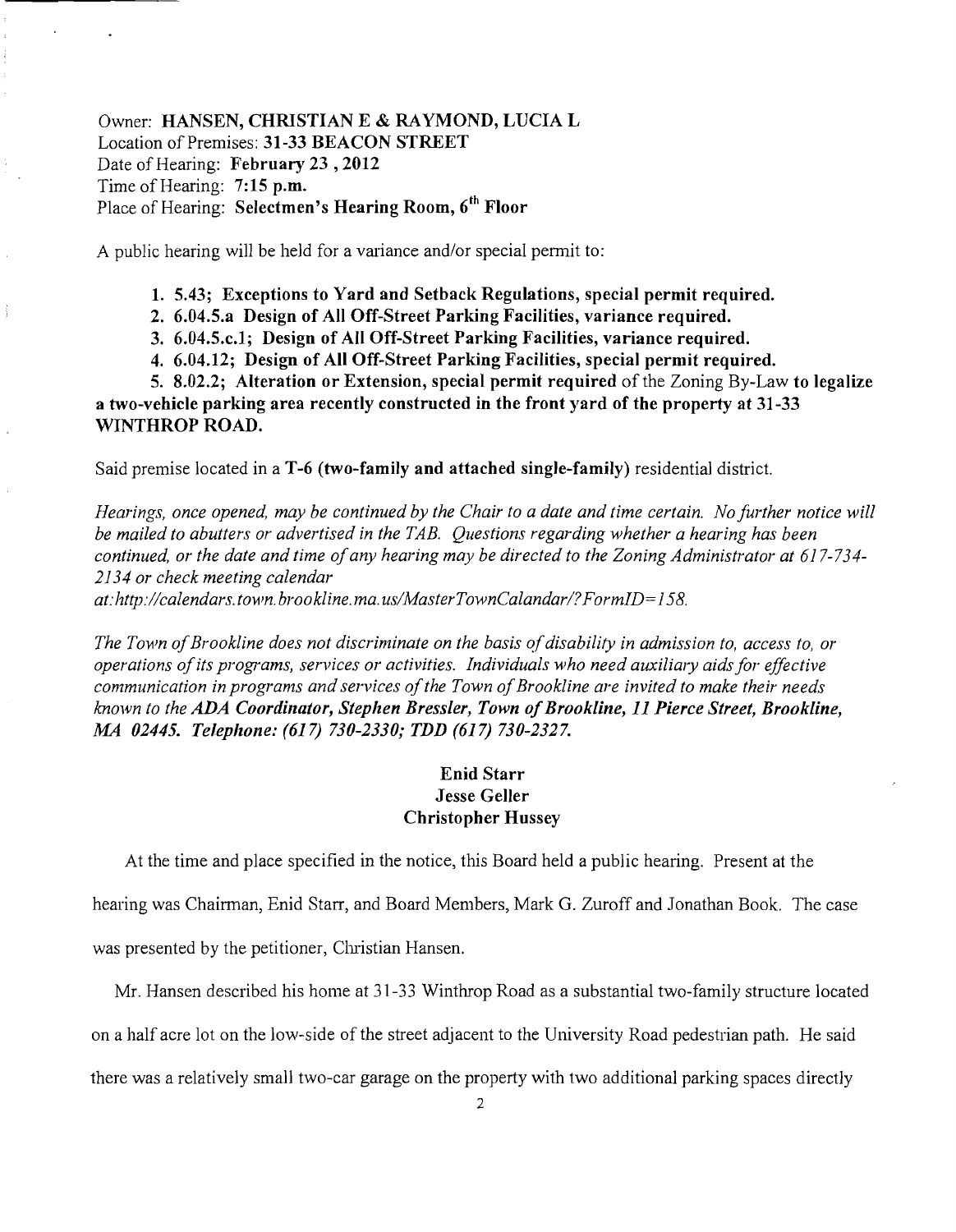in front. Mr. Hansen noted that the spaces in front of the garage were located in the front yard of his property but he believed that this was a pre-existing, non-conforming condition. He said that the neighborhood is mostly multifamily residential dwelling units; many of which have front yard parking areas.

Mr. Hansen reported that he recently created an additional parking area to the left of the existing driveway as part of a larger landscaping project. He said he was not aware that parking spaces needed a building permit and apologized for any inconvenience in this regard. Mr. Hansen said that he is proposing to legalize a two-vehicle parking area installed adjacent to the driveway. The new parking area measures approximately 24' x 15' and is paved with paving stones and bounded on three sides by holly bushes. He said that the parking area is set back from the University Road pedestrian path by 1.2' and is supported by a retaining wall.

Mr. Hansen reported that considerable funds have been expended in refurbishing the property which consists of two condominium units. He also stated that landscaping efforts have cleaned-up what was overgrown trees and brush, and the expanded parking area was part of this effort.

Mr. Hansen said that his family has three vehicles. He and his wife each have one and his daughter has a smaller vehicle that is often kept in the garage. He reported that the other condominium owner, a doctor, has only one vehicle and it is most often parked in front of the garage in one of the two preexisting spaces. He said that he looked at parking in the rear yard but the steep slope and proximity of the garage to the lot line and his residence prevented that approach. He said that he also looked at expanding the garage but he thought that he would have to reappear before the Board of Appeals as that would, in his opinion, also require additional zoning relief. Mr. Hansen said that if his home were constructed today, he would be required to provide 4.6 parking spaces under current zoning.

3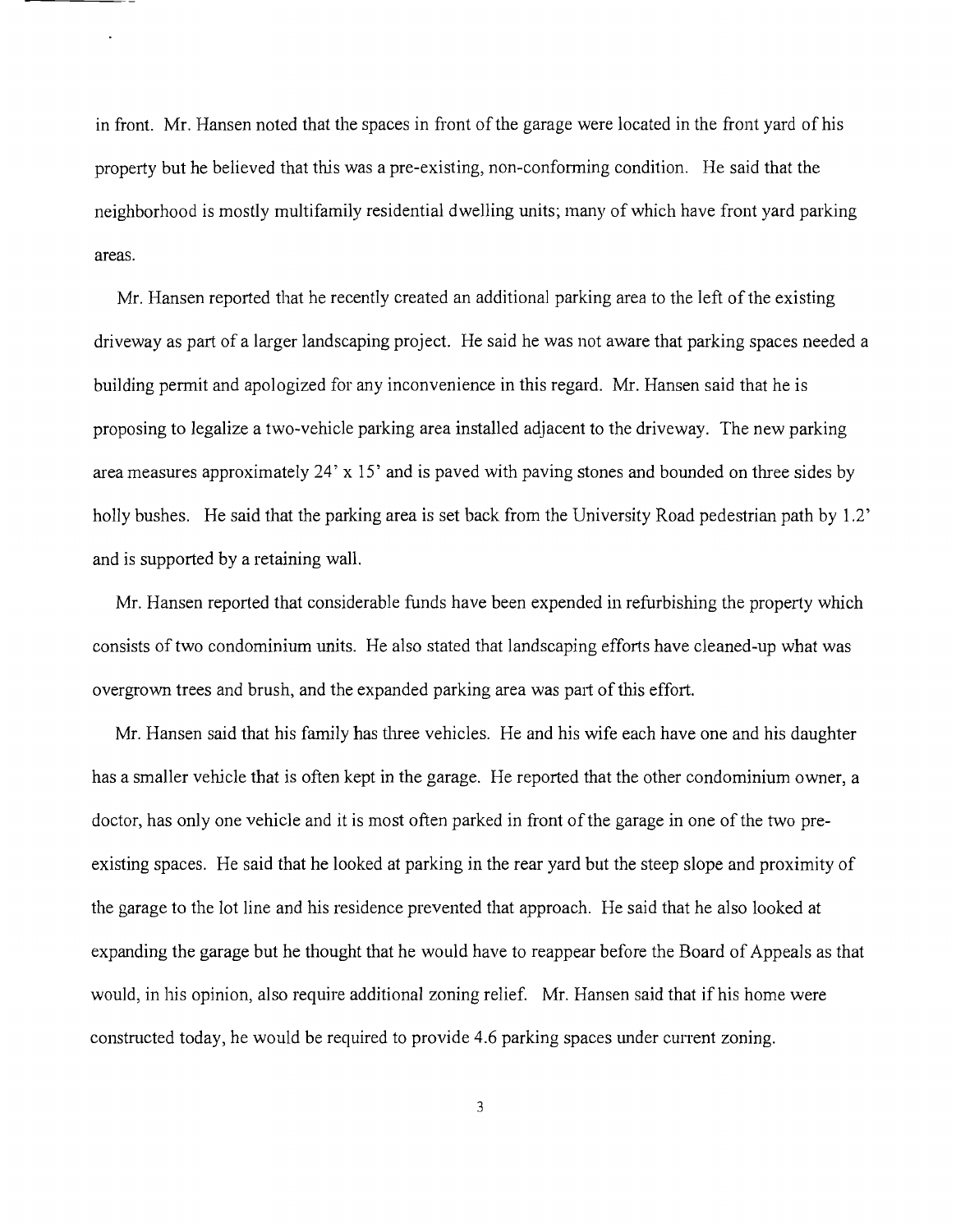Board Member, Zuroff asked about the possibilities relative to the use of the area behind the garage for parking and Mr. Hansen reiterated the fact that the steep downward slope and location of the cunent garage prevented this approach.

Mr. Hansen submitted photographs of his property as well as similar parking arrangements in the neighborhood. The Chairman accepted these as exhibit #1.

Board Member Book inquired as to whether the garage could be expanded and Mr. Hansen replied that he has been advised that it would entail considerable expense and additional zoning relief as well.

The Chairman asked whether anyone in attendance wished to speak in favor or against the proposal.

Mr. Kirk lames of 35 Winthrop Road, an abutter on the other side of the path, reported that while walking in the neighborhood he has observed many residents parking in the front yard. He said the parking situation at 31 ~33 Winthrop Road is very safe from a pedestrian perspective. He said that he is very supportive of the additional parking area and reported that the landscaping overall, has improved significantly since the new owners had acquired the property.

Courtney Synowiec, Planner, delivered the findings of the Planning Board.

#### **Section 6.04.5.a & c.l - Design of All Off-Street Parking Facilities**

Parking facilities shall be setback 15' from the front lot line and 5' from the side lot line.

| <b>Dimensional Requirements</b> | <b>Required</b> | <b>Existing</b> | Proposed    | <b>Relief</b>   |
|---------------------------------|-----------------|-----------------|-------------|-----------------|
| <b>Front Yard Setback</b>       |                 | Est. 5          | 1.8'        | Special Permit* |
| <b>Side Yard Setback</b>        |                 | Est. 15'        | $1.2^\circ$ | Special Permit* |

\* Under *Section* 5.43, the Board of Appeals may waive dimensional requirements if a counterbalancing amenity is provided. The applicant is proposing to provide additional landscaping around the parking area to provide additional screening.

\*\* Under Section 6.04.12, the Board of Appeals may waive dimensional requirements for parking areas to serve existing facilities if such a substitution is necessary to provide parking that would be required if the building were built today. If built today. the building would require 4.6 parking spaces. The applicant is seeking relief for 6 spaces.

#### **Section 8.02.2 - Alteration or Extension**

A special permit is required to alter a pre-existing non-conforming structure or use.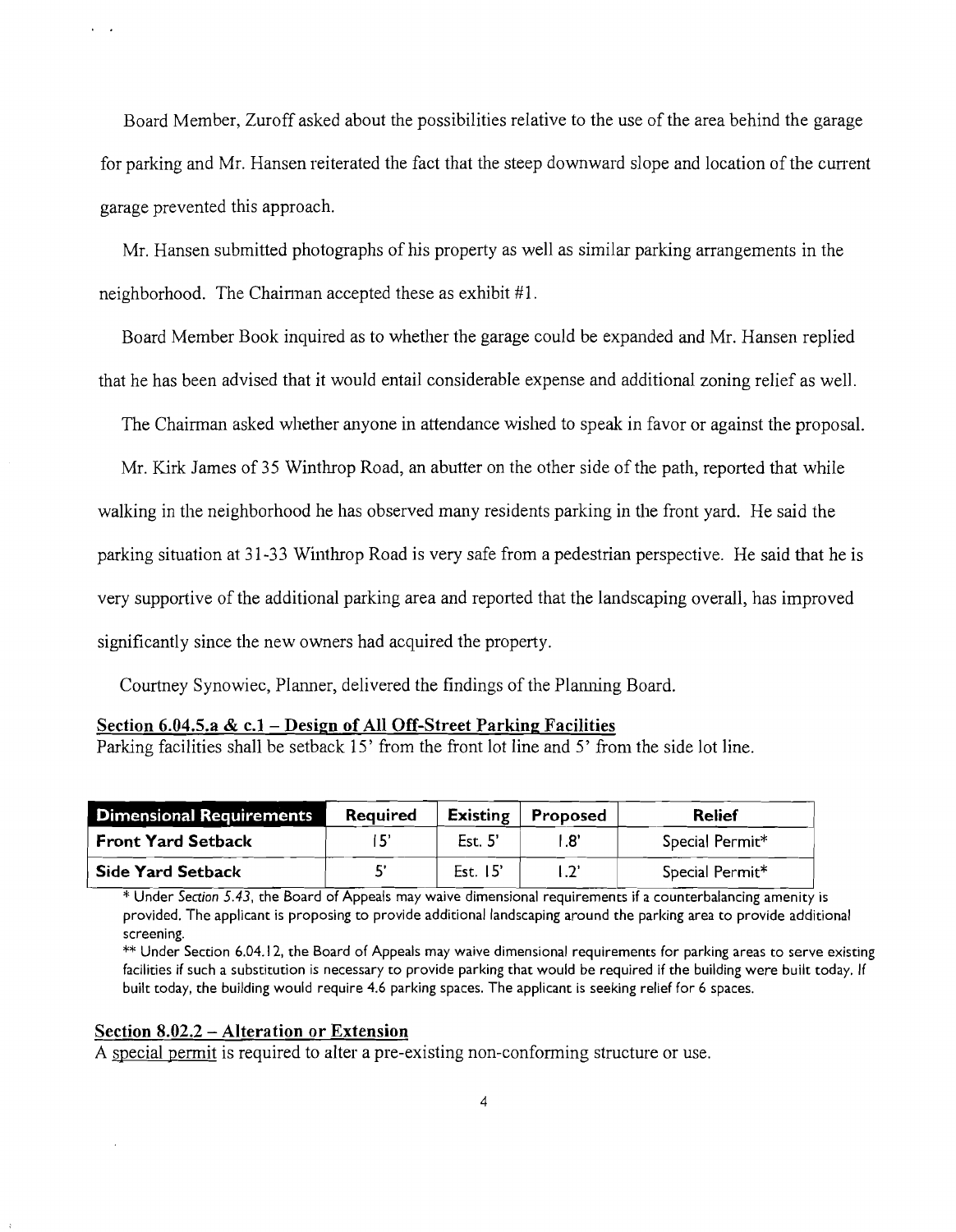Ms. Synowiec reported that the Planning Board opposed this application as they would not have supported the installation of this parking area if relief had been sought prior to its installation. The Planning Board felt that four parking spaces are adequate to serve a two-family structure and the additional parking spaces create a detriment to the appearance of the streetscape. She said that the Planning Board felt that alternatives could have been sought, such as rebuilding the garage to support more parking, and approving legalization of this parking area would set a bad precedent for other front yard parking areas located on relatively flat lots in this neighborhood. Therefore, the Planning Board recommended denial of the legalization of the parking area and the plans by Boston Survey, Inc., dated 12/21/11.

The Chairman then called upon Michael Shepard, Building Commissioner, to deliver the comments of the Building Department. Mr. Shepard noted that the new parking area was discovered by one of the Local Building Inspectors while working in the neighborhood. He said that Mr. Hansen immediately visited the Building Department office when advised that he needed a building permit for this type work. Mr. Shepard reported that Mr. Hansen was not aware of the permit requirement for parking/driveways. He said that this was somewhat understandable since the Building Code is silent on pennitting for this type of work. Mr. Shepard reported that the permit requirement in Brookline is primarily in place to assure confonnance to zoning requirements. Mr. Shepard said that his department supported this request for relief albeit in a reduced form. He said that the parking area should be pulled-back from the side lot line to the minimum 5 feet required by the Zoning By-Law. This, he said would provide room for more plantings and space for a safety railing to prevent vehicles from possible encroachment on the walkway. Mr. Shepard also reported that he would like to see the parking be limited to one vehicle, not two as requested.

5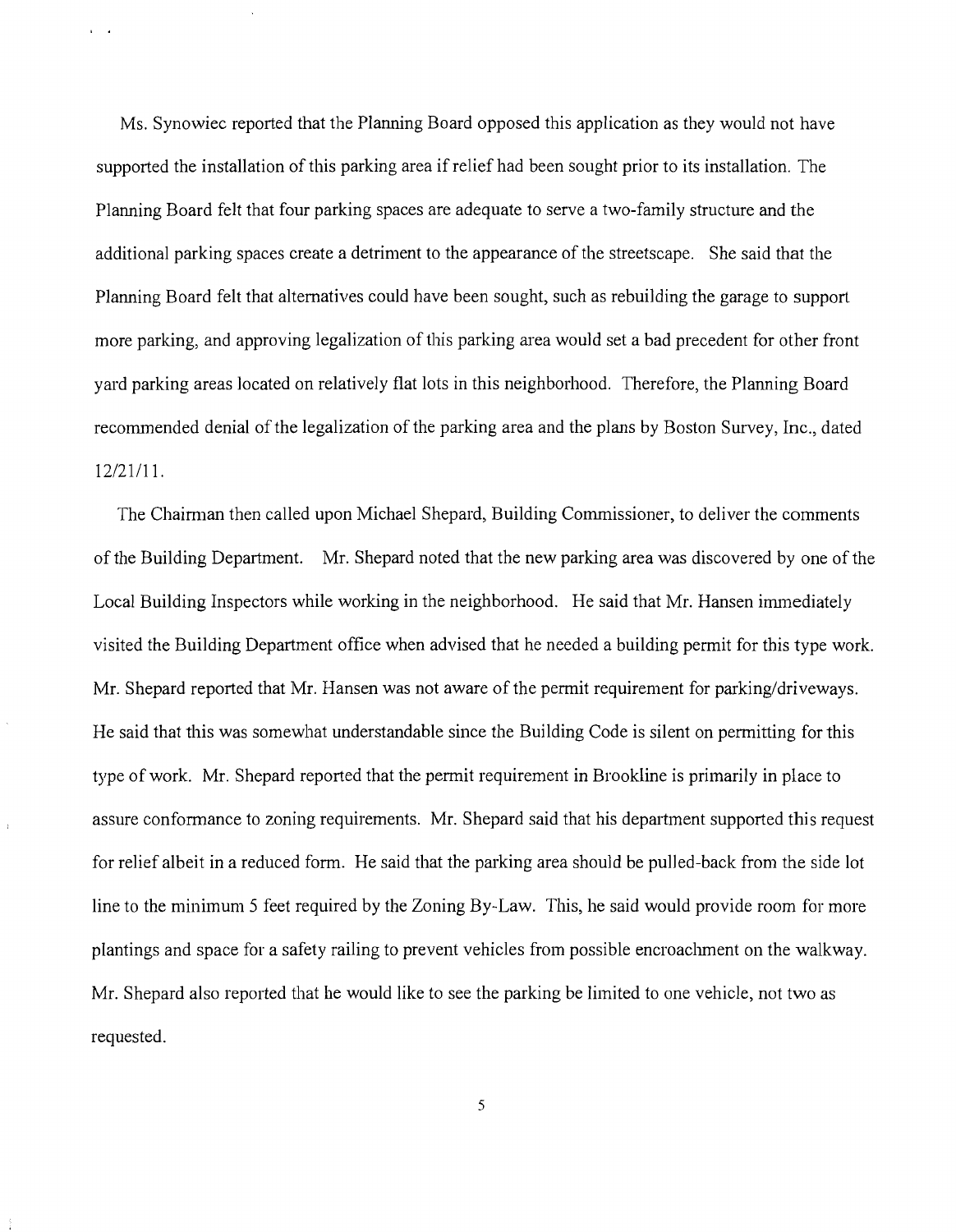During deliberations, Board Member Zuroff noted that it is not the policy of the Board of Appeals to reward those that do work without the appropriate permits. He said that in his opinion there was adequate parking on the site without this additional area. He said that he did not feel that the petitioner had exhausted all the potential solutions before embarking on this approach. Mr. Zuroff also said however, that given the situation, he would be supportive if the additional parking were reduced to one space. Mr. Book reported that additional plantings and the addition of a safety railing would be appropriate amenities for the relief requested. Chairman Starr reported that she could see how an average citizen could be confused about the requirement for a building permit since the work involved a driveway/parking and not a structure. She reported that with adequate counterbalancing amenities that she would be supportive of the requested relief.

 $\mathbf{r} = \mathbf{r} - \mathbf{a}$ 

The Board, having deliberated on this matter and having considered the foregoing testimony, concluded that all the requested relief could be granted by special permit. The Board found that the petitioner has satisfied the requirements necessary for relief under **Section 5.43,** to waive the dimensional requirements of the Zoning By-Law relative to parking in the front yard. Also the requirements of **Section 8.02.2,** and **9.05** of the Zoning By-Law were satisfied, and the Board made the following specific findings pursuant to **Section 9.05** of the Zoning By-Law:

a. The specific site is an appropriate location for such a use, structure, or condition.

- b. The use as developed will not adversely affect the neighborhood.
- c. There will be no nuisance or serious hazard to vehicles or pedestrians.

d. Adequate and appropriate facilities will be provided for the proper operation of the proposed use. Accordingly, the Board voted unanimously to grant the requested relief subject to the following conditions:

6